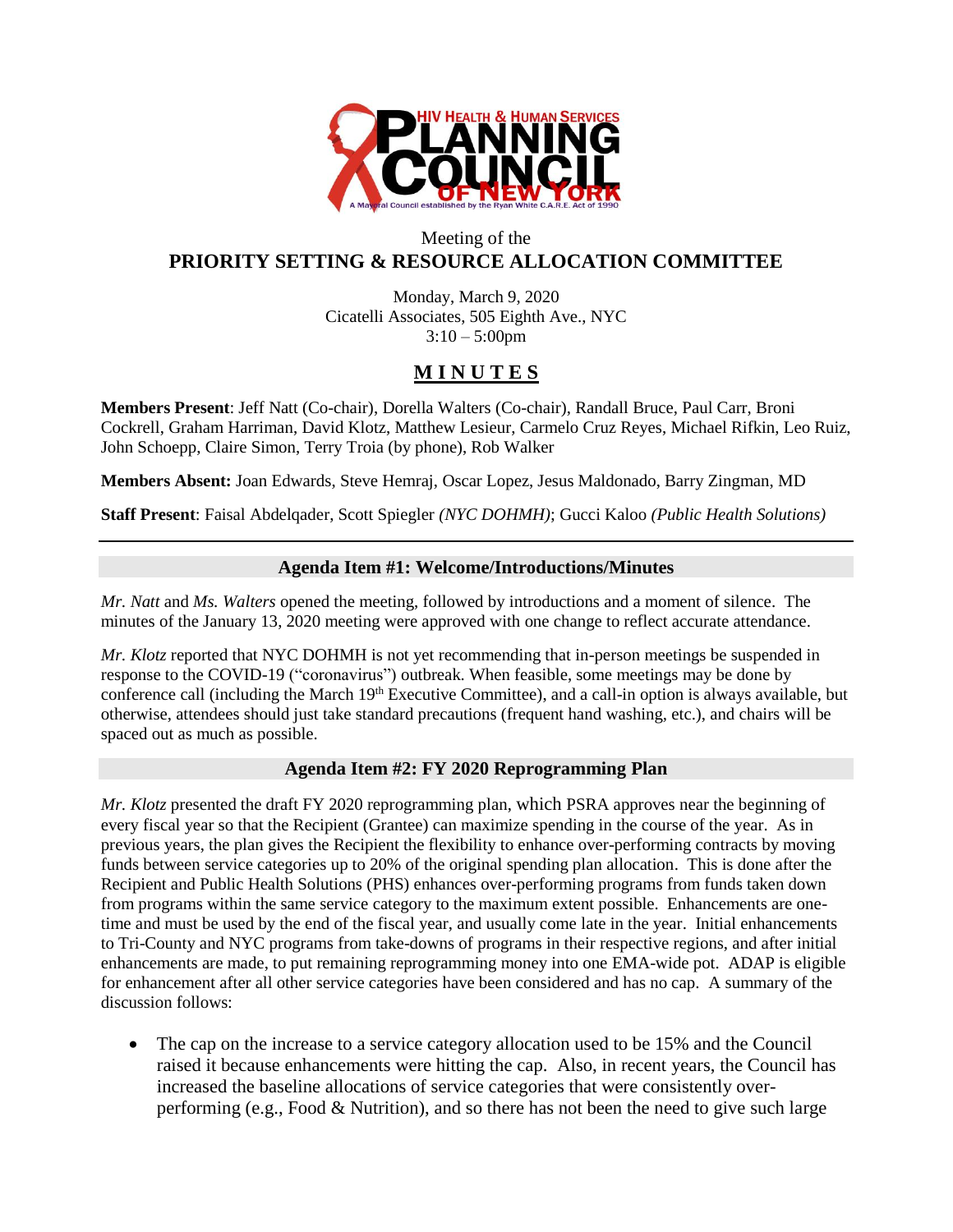enhancements to those categories, and Public Health Solutions (PHS) has not bumped up against the 20% cap.

- Enhancements are done after close-out, which means that DOHMH and PHS has exact data, rather than projecting "potential" over-performance. Also, as enhancements are done at close-out, programs that over-perform must pay for any services above their contract amounts from other sources of revenue without a guarantee that they will be reimbursed through reprogramming.
- Most programs are fee-for-service contracts, which means that PHS tracks actual performance through eShare. Also, PHS contract managers monitor programs' spending and performance to ensure that services are performed as reported.

### *Mr. Bruce* **made a motion, which was seconded, to approve the FY 2020 reprogramming plan as presented.** *Mr. Harriman* **made a friendly amendment, which was accepted, to strike the words "or show potential to perform above" from the first sentence. The motion as amended was adopted unanimously.**

### **Agenda Item #3: FY 2021 Application Planning: Non-Medical Case Management/General Population**

*Mr. Klotz* prefaced the discussion by reiterating that noting that the PSRA has agreed on the need to revisit all service category allocations in the light of continued expected reductions to the grant award, the need to fund new initiatives (e.g., oral health services, emergency financial assistance), and the diminishing availability of the ADAP allocation to achieve this. It was also pointed out that the service directive for Nonmedical Case Management (nMCM) contains the service models for two distinct categories: nMCM for the incarcerated/recently released (which has specific services for that population), and nMCM for the general population, which focuses on connecting those not in a correctional setting to services and benefits. They are listed separately on the spending plan with separate allocations. This meeting focuses only on the latter category, Non-Medical Case Management/General Population (NMG).

*Mr. Spiegler* and *Mr. Abdelqader* presented on NMG, including the new service category Fact Sheet. The HRSA definition was described, including key activities and program guidance. The locally defined service (as per the Council's directive) was explained: 1) advice and assistance to clients in obtaining medical, social, community, legal, financial, and other needed services; 2) Low-threshold intervention; 3) Support for individuals living with HIV who do not need intensive, on-going assistance managing their care and treatment but who still require help identifying and accessing available resources. The total allocation is \$1,570,199. Contracts were last rebid in 2014 and there are four providers with a range of \$291K-\$322K. the four contractors all have other Ryan White Part A (RWPA) contracts. For example, Program 1 (located in Queens) also has Food & Nutrition, Housing Placement, Supportive Counseling, Harm Reduction, Mental Health and Legal Services. All RWPA programs provide case management services. As the eligibility requirements are virtually identical for all services, it would be easy to enroll NMG clients in another program where they can get the same services.

The Fact Sheet shows that spending decreased in NMG in 2017 and 2018 (e.g., in 2018, programs spent \$1,263,369 of the original allocation of \$1,570,199, an under-performance rate of nearly 20%). The number of unduplicated clients units of services has fluctuated some but stayed relatively stable. The number of service units (not unduplicated, as the same client can access multiple service types) follow the same pattern, with an uptick for client assistance, and a decrease for outreach for reengagement. The percentage of clients from priority populations (Black or Latino MSM, Older PLWH, Transgender women, Women of color, Young MSM) closely mirrored their representation in the EMA. The percentage of older PLWH is increasing slightly. Other client demographics (borough of residence, risk factor, age, race/ethnicity, gender) were described.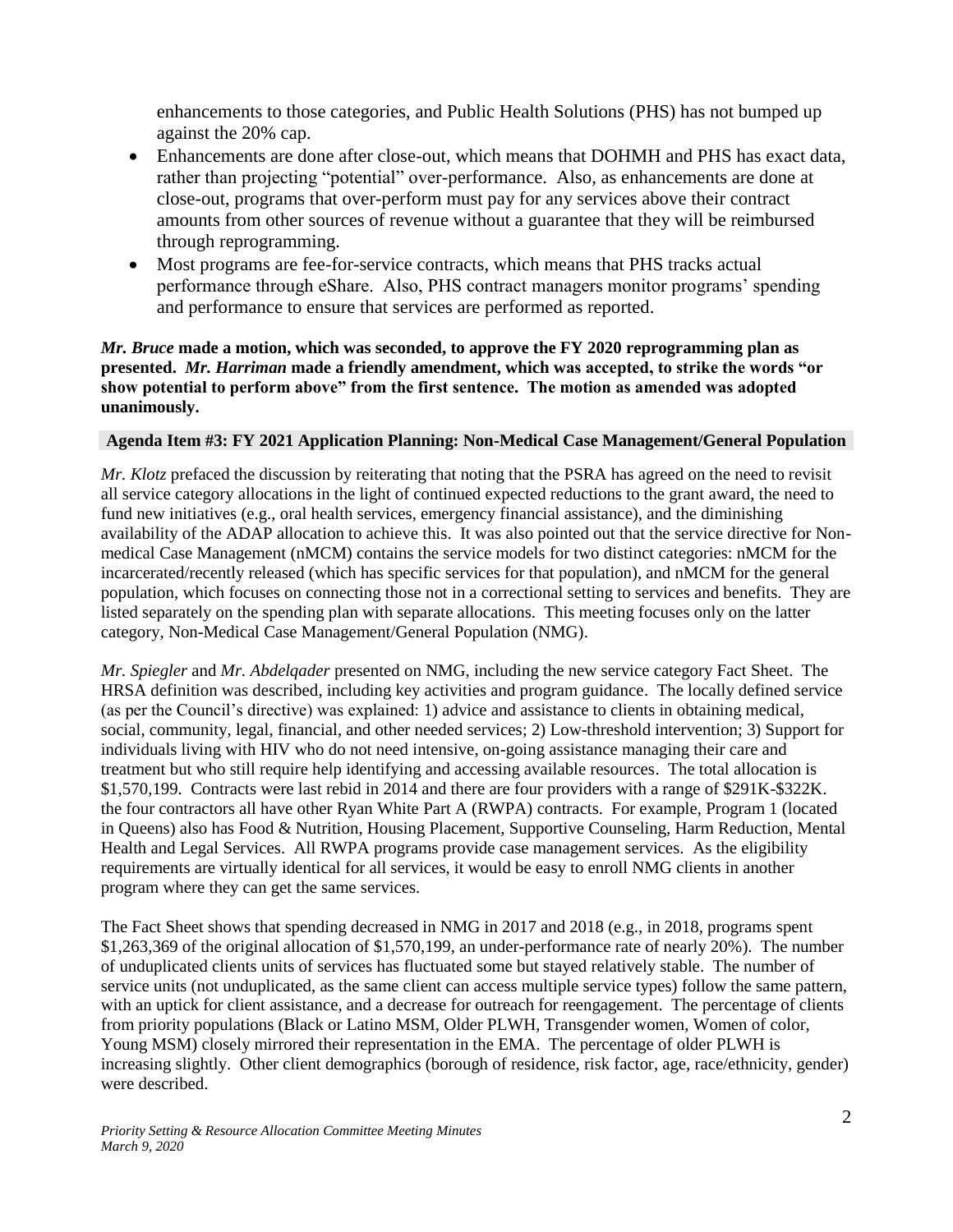Payer of Last Resort considerations include that individuals who are Medicaid/Medicare eligible may receive HIV treatment, mental health, and case management services (including medical transportation, general and medical case management, ADAP, etc.). Under the Affordable Care Act, individuals with private insurance are able to access HIV testing/treatment, and outpatient substance use services. Services provided under NMG are also offered to those without insurance coverage, including transportation, case management, and substance use screenings/referrals, through the NYS AIDS Institute. HASA, Medicaid Health Homes, Special Needs Plans, and Ryan White Part B, RWPA Care Coordination and Supportive Counseling all provide similar case management services.

System-level considerations include that there are no large systems level considerations for NMG at the moment, however, with expanding Medicaid coverage offering more services to those covered, NMG services should continue to be monitored to ensure the utilization of NMG as wrap-around services. Plus, there is duplication of service types across the RWPA portfolio (e.g., accompaniment is done in Harm Reduction, Mental Health, Medical Case Management, Psychosocial Support, and Early Intervention). Definitions of the service types were provided.

In summary, given that NMG services are duplicated in other RWPA programs, and that there are other funded case management services (Medicaid, Health Homes, Parts C  $\&$  D, etc.), the PSRA needs to think about where the model fits in the Council's funding priorities. With the prospect of continued decreases in the RWPA grant award and upcoming new priorities, should the Council use this service allocation to offset future reductions and/or for additional funding to higher priority or new service categories? Also, what is the planning process for making this decision? PSRA's purview, as per the Council Bylaws, is to make recommendations on allocations, including whether or not to fund an existing category or at what level. The last time a service category was eliminated (Transitional Care Coordination), it had been brought to the PSRA initially and the committee voted that the category should be discontinued and the funds reallocated to Housing. That decision was kicked back to the Needs Assessment Committee, and the process ended up taking multiple years before coming back to the PSRA, where the original recommendation was adopted. Given the time constraints (an application spending plan must be completed by the July meeting), the need to streamline services in order to respond to the changing epidemic and funding scenario, and the role of the PSRA, there was discussion about the necessity to have multiple committees review the PSRA's recommendation. It was noted that any PSRA recommendations still go through two more layers of review – by the Executive Committee and full Council.

A summary of the discussion follows:

- Staffing or programs is decided by the contractors, but is generally a mix of case managers and patient navigators. Some programs may use some peer workers.
- Just because a program is located in a specific borough does not mean that their clients are all from that area. Some people migrate to services outside their area of residence for privacy.
- On Staten Island, this program serves many undocumented PWLH who are not eligible for Medicaid or Medicare and often require a lot of patient navigation. There are Part C and D programs on SI that can also serve this population.
- DOHMH does not collect data on immigration status, but can look at Medicaid eligibility, with the number of those ineligible as a proxy for the undocumented.
- When a program is discontinued, there are ways to ensure a "warm handoff", i.e., ensuring that a client is enrolled in a new program and has a seamless continuity of services. This has been done many times, most recently with TCC clients.
- Some people may only want case management services and not the core services in other categories. For example, an NMG client may not want or need or to want to enroll in need Harm Reduction